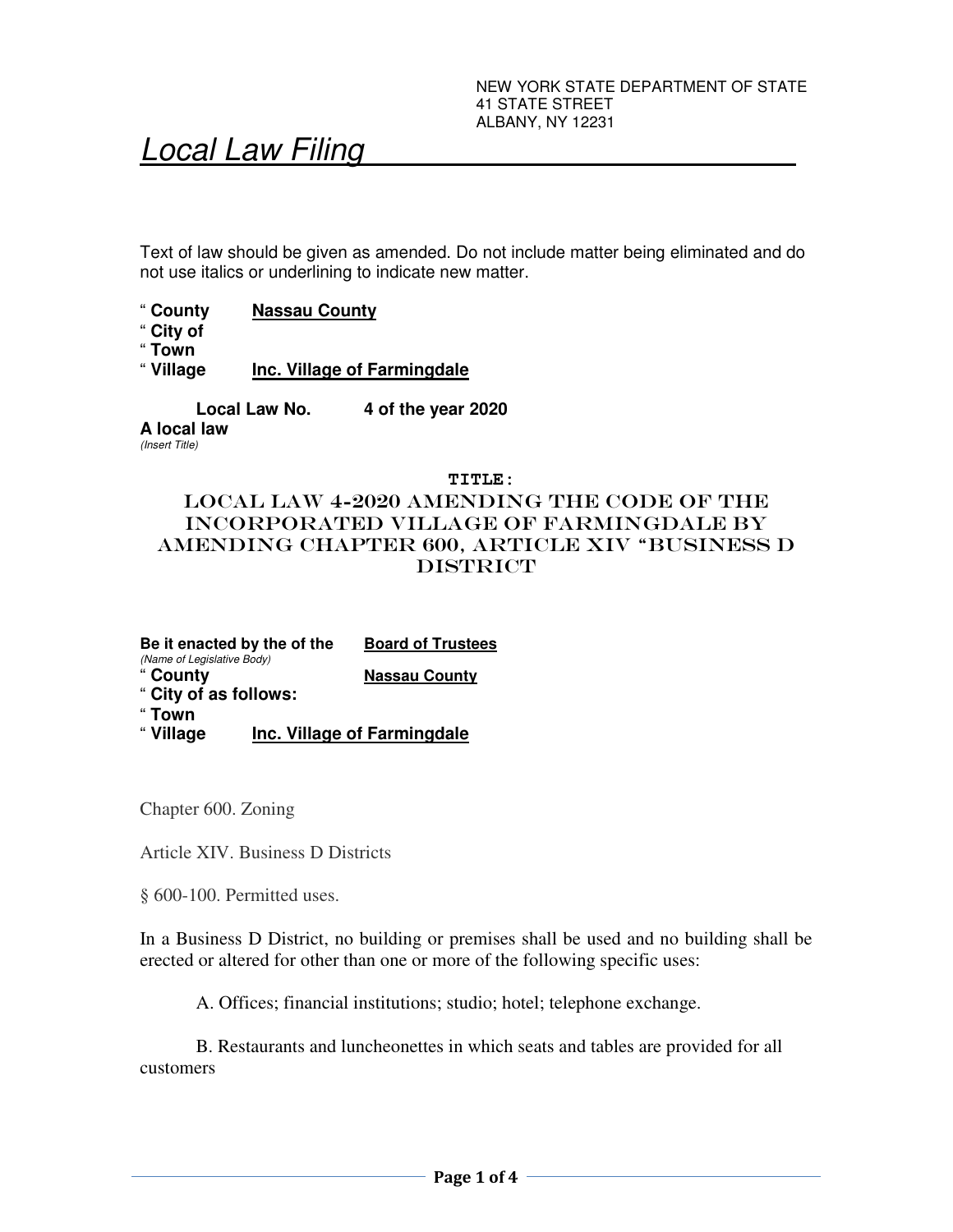when approved by the Board of Trustees as a special use permit after a public

hearing.

[Amended 1-18-1965; 3-13-1972]

C. Retail stores, not including a planned shopping center, as hereinafter defined. [Amended 12-12-1977; by L.L. No. 11-1977]

D. Theater; bowling alley; bar and grill; skating rink; public tennis court;

community

center; fraternal meeting rooms.

[Amended 1-18-1965]

E. Shoe repair shop;;lawn mower repair shop;; tailor; dressmaker; jeweler; beauty parlor; barbershop; job printer;; and butcher shop, provided that no slaughtering is done on the premises. Laundromats shall be prohibited.

[Amended 1-18-1965]

F. Cabinetmaking, furniture or upholstery business; electrician or plumbing shop; optician and optical shop;. [Amended 6-29-1953]

G. Used Car Lots [Repealed].

# **[No other changes are proposed – the remainder of the Business D District Code shall remain unchanged].**

 This Local Law shall become effective immediately upon being filed with the Secretary of State.

**(**

### **(Complete the certification in the paragraph that applies to the filing of this local law and strike out that which is not applicable.)**

# **1. (Final adoption by local legislative body only.)**

I hereby certify that the local law annexed hereto, designated as local law No.4 of 2020 of the **Village of Farmingdale** was duly passed by the **Board of Trustees** On December 7, 2020, in accordance with the applicable provisions of law.

#### **2. (Passage by local legislative body with approval, no disapproval or repassage after disapproval by the Elective Chief Executive Officer\*.)**

I hereby certify that the local law annexed hereto, designated as local law No. \_\_\_\_\_\_\_of 2006 of the \_\_\_\_\_\_\_\_was duly passed by the \_\_\_\_\_\_\_\_\_\_\_\_on \_\_\_\_\_\_\_\_\_\_\_2006, and was (approved)(not approved) (repassed after disapproval) by \_\_\_\_\_\_\_\_\_\_and was deemed duly adopted on **2006**, in accordance with the applicable provisions of law.

## **3. (Final adoption by referendum.)**

|                                                           |                        | I hereby certify that the local law annexed hereto, designated as local law No. |               | of 2006 of |
|-----------------------------------------------------------|------------------------|---------------------------------------------------------------------------------|---------------|------------|
| the                                                       | was duly passed by the | Λn                                                                              | 2006, and was |            |
| (approved) (not approved) (repassed after disapproval) by |                        |                                                                                 | nn<br>ள       |            |
|                                                           | วกกล                   |                                                                                 |               |            |

Such local law was submitted to the people by reason of a (mandatory)(permissive) referendum, and received the affirmative vote of a majority of the qualified electors voting thereon at the (general) (special)(annual) election held on \_\_\_\_\_\_\_\_\_\_\_\_\_\_\_20 , in accordance with the applicable provisions of law.

### **4. (Subject to permissive referendum and final adoption because no valid petition was filed requesting referendum.)**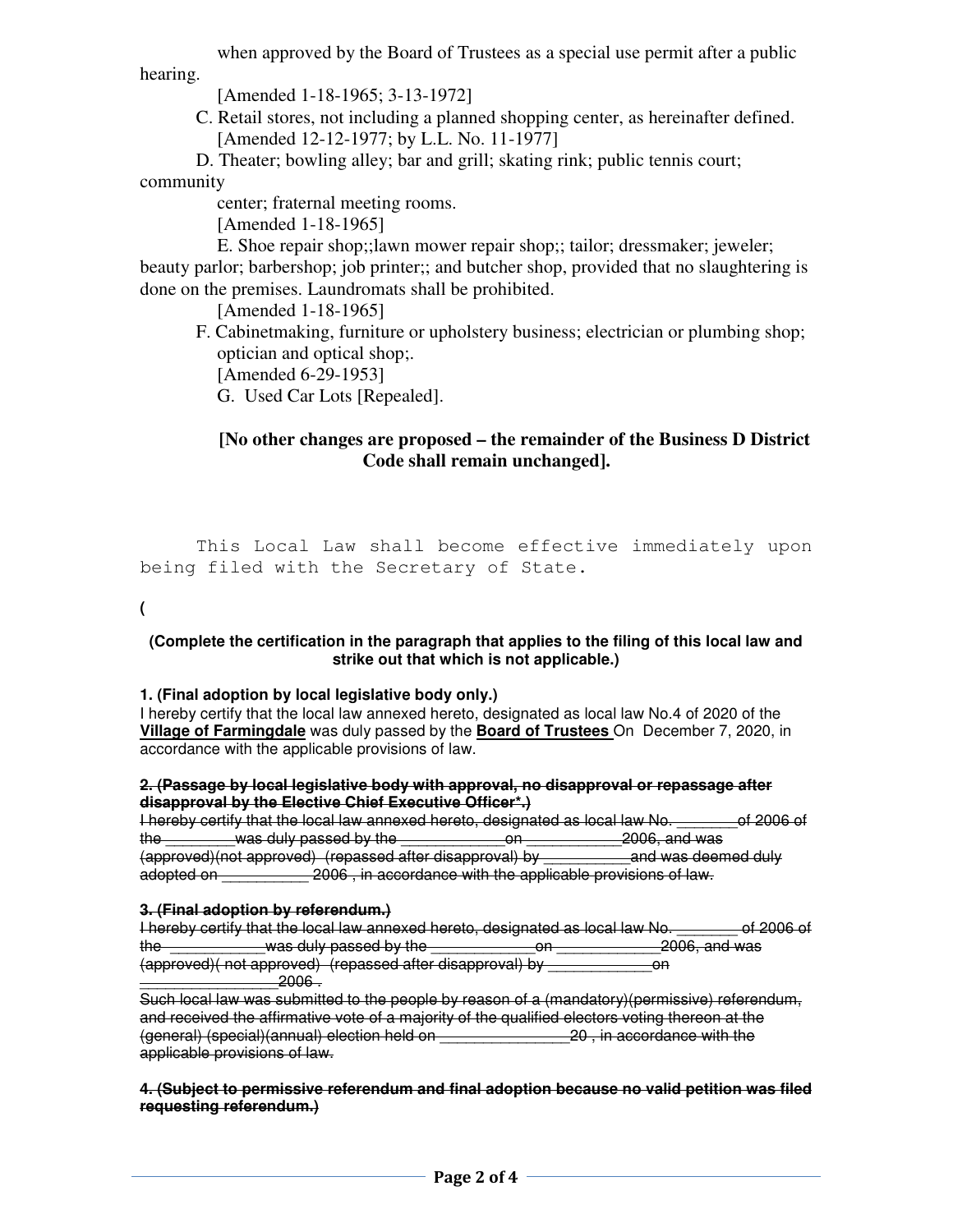I hereby certify that the local law annexed hereto, designated as local law No. of 2006 of the \_\_\_\_\_\_\_\_\_\_\_\_was duly passed by the \_\_\_\_\_\_\_\_\_\_\_ on \_\_\_\_\_\_\_\_\_\_\_\_\_2006, and was (approved)(not approved) (repassed after disapproval) by on \_\_\_\_\_\_\_\_\_\_\_\_\_\_\_\_\_ 2006 . Such local law was subject to permissive referendum and no valid petition requesting such referendum was filed as of \_\_\_\_\_\_\_\_\_\_\_\_\_\_\_\_\_\_2006 , in accordance with the applicable provisions of law.

\* Elective Chief Executive Officer means or includes the chief executive officer of a county elected on a county-wide basis or, if there be none,

the chairperson of the county legislative body, the mayor of a city or village, or the supervisor of a town where such officer is vested with the

power to approve or veto local laws or ordinances.DOS-239 (Rev. 05/05)

#### **5. (City local law concerning Charter revision proposed by petition.)**

I hereby certify that the local law annexed hereto, designated as local law No. of 2006 of the \_\_\_\_\_\_\_\_\_\_\_\_ having been submitted to referendum pursuant to the provisions of section  $(36)(37)$  of

the Municipal Home Rule Law, and having received the affirmative vote of a majority of the qualified electors of such city voting thereon at the (special)(general) election held on \_\_\_\_\_\_\_\_\_\_\_ 2006, became operative.

#### **6. (County local law concerning adoption of Charter.)**

I hereby certify that the local law annexed hereto, designated as local law No. of 2006 of the County of Nassau State of New York, having been submitted to the electors at the General Election of November 20 , pursuant to subdivisions 5 and 7 of section 33 of the Municipal Home Rule Law, and having received the affirmative vote of a majority of the qualified electors of the cities of said county as a unit and a majority of the qualified electors of the towns of said county considered as a unit voting at said general election, became operative.

#### **(If any other authorized form of final adoption has been followed, please provide an appropriate certification.)**

I further certify that I have compared the preceding local law with the original on file in this office and that the same is a correct transcript therefrom and of the whole of such original local law, and was finally adopted in the manner indicated in paragraph, above.

> \_\_\_\_\_\_\_\_\_\_\_\_\_\_\_\_\_\_\_\_\_\_\_\_\_\_\_\_\_\_\_\_\_\_\_\_\_\_\_\_\_\_\_\_\_\_\_\_\_\_ Village Clerk /Treasurer

\_\_\_\_\_\_\_\_\_\_\_\_\_\_\_\_\_\_\_\_\_\_\_\_\_\_\_\_\_\_\_\_\_\_\_\_\_

(Seal) Date: